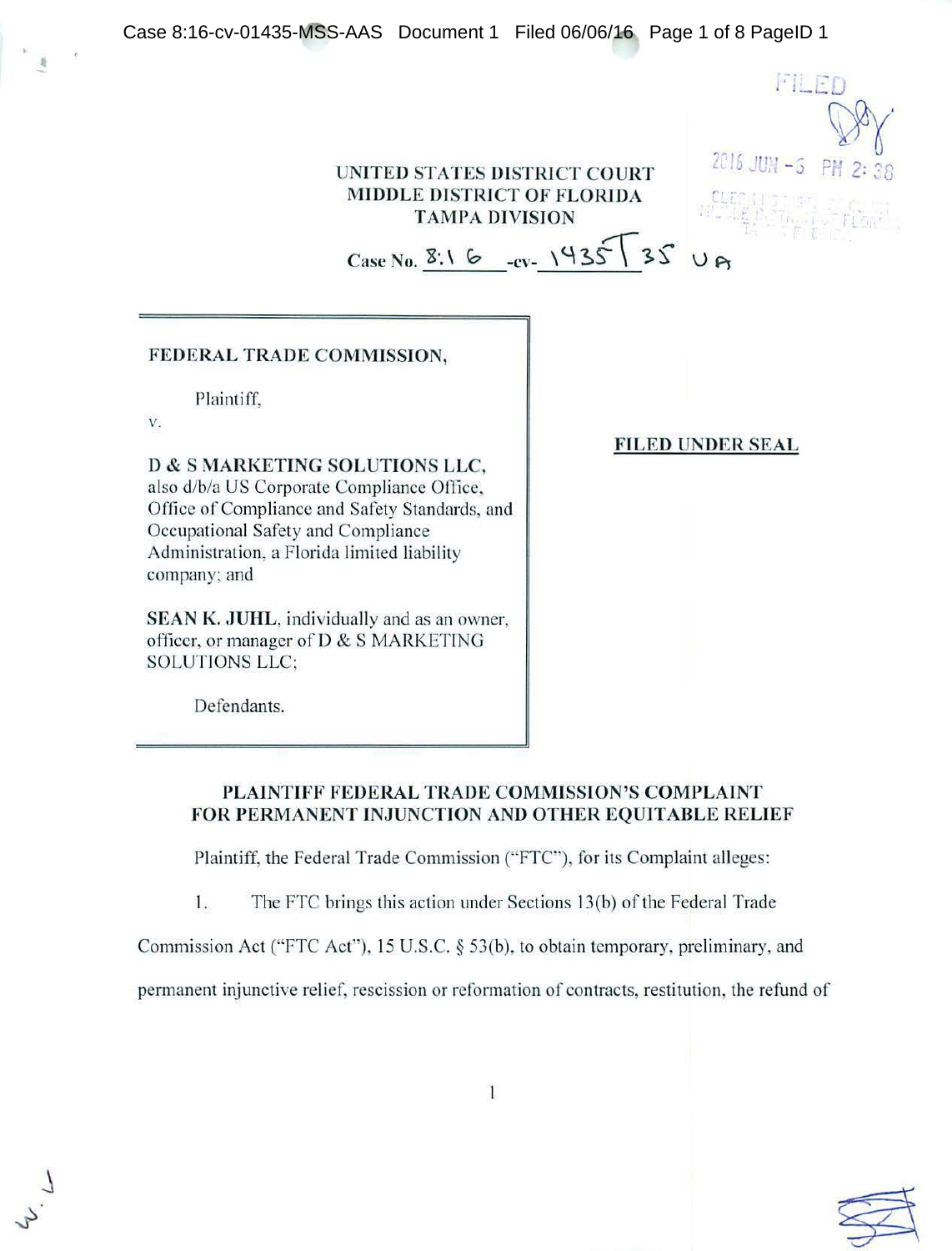monies paid, disgorgement of ill-gotten monies, and other equitable relief for Defendants' acts or practices in violation of Section 5(a) of the FTC Act, 15 U.S.C. § 45(a).

#### JURISDICTION AND VENUE

2. This Court has subject matter jurisdiction pursuant to 28 U.S.C. §§ 1331, 1337(a), and 1345, and 15 U.S.C. §§ 45(a) and 53(b).

3. Venue is proper in this district under 28 U.S.C.  $\S$  1391(b)(1), (b)(2), (c)(l), and (c)(2), and 15 U.S.C. § 53(b).

## **PLAINTIFF**

4. The FTC is an independent agency of the United States Government created by statute. 15 U.S.C.  $\S$ § 41-58. The FTC enforces Section 5(a) of the FTC Act, 15 U.S.C. § 45(a), which prohibits unfair or deceptive acts or practices in or affecting commerce.

5. The FTC is authorized to initiate federal district court proceedings. by its own attorneys, to enjoin violations of the FTC Act and to secure such equitable relief as may be appropriate in each case, including rescission or reformation of contracts, restitution, the refund of monies paid, and the disgorgement of ill-gotten monies. 15 U.S.C. §§ 53(b), 56(a)(2)(A).

### **DEFENDANTS**

6. Defendant D & S MARKETING SOLUTIONS LLC ("D&S") also doing business as US Corporate Compliance Office, Office of Compliance and Safety Standards, and Occupational Safety and Compliance Administration, as well as a variety of other names, is a Florida limited liability company with its principal place of business in Clearwater,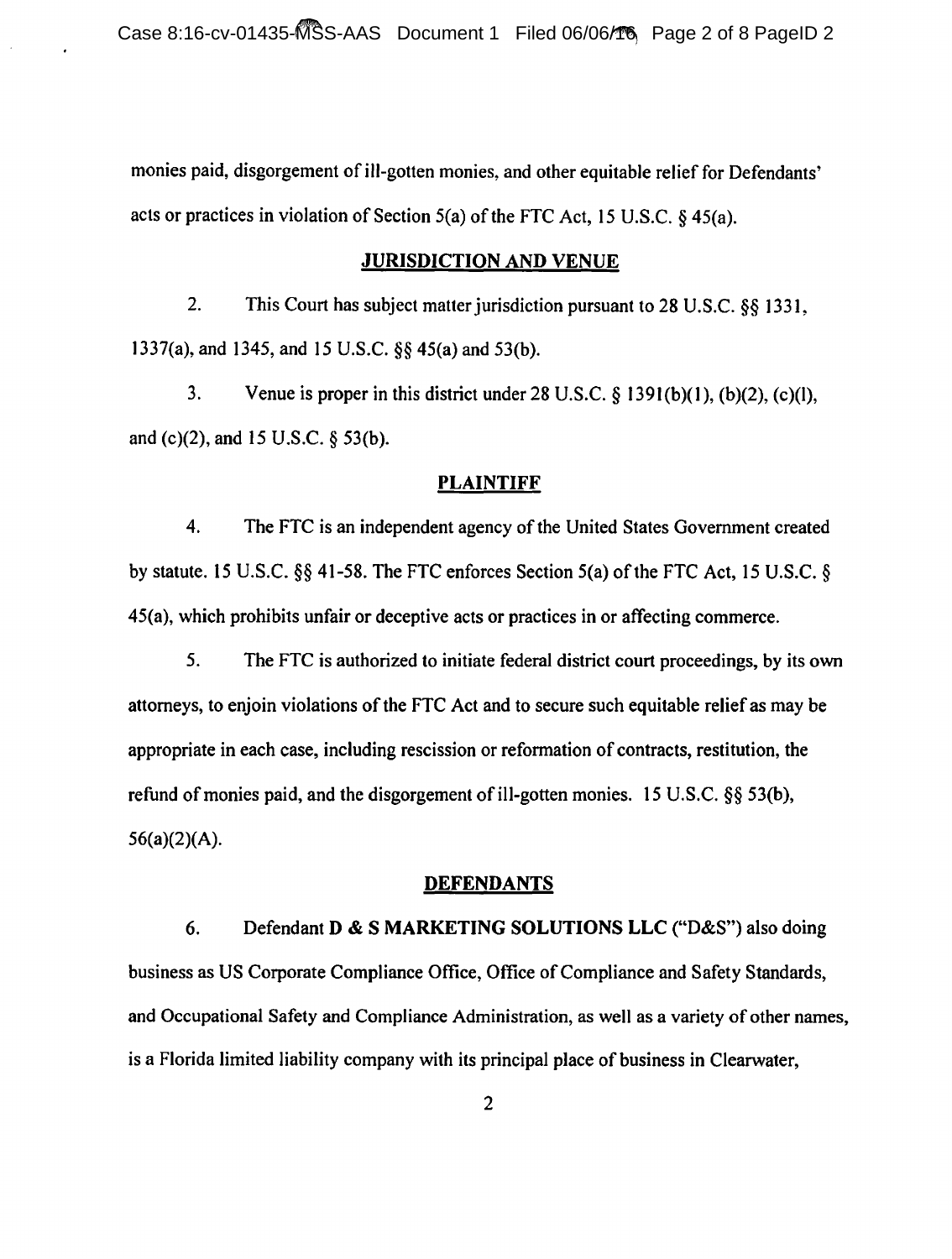Florida. At all times material to this Complaint, acting alone or in concert with others, D&S transacts or has transacted business in this District and throughout the United States.

7. Defendant SEAN K. JUHL ("Juhl") is an owner, officer, and manager of D  $\&$ S Marketing Solutions LLC. At all times material to this Complaint, acting alone or in concert with others, he has formulated, directed, controlled, had the authority to control, or participated in the acts and practices of D&S including the acts and practices set forth in this Complaint. Defendant Juhl resides in this district and, in connection with the matters alleged herein, transacts or has transacted business in this district and throughout the United States.

#### **COMMERCE**

8. At all times material to this complaint, the Defendants have maintained a substantial course of trade in or affecting commerce, as "commerce" is defined in Section 4 of the FTC Act, 15 U.S.C. § 44.

#### DEFENDANTS' BUSINESS PRACTICES

#### **Overview**

9. Defendants operate a telemarketing scheme that deceives owners of newlyopened small businesses into spending hundreds of dollars for government regulation posters that can otherwise be obtained from the government for free. Since at least 2011, Defendants have bilked at least \$1.3 million from small business owners throughout the United States. To achieve this, Defendants trick the small business owners into believing that they are being contacted by the Occupational Safety and Health Administration ("OSHA") or another government agency. During telemarketing calls, Defendants scare the owners by telling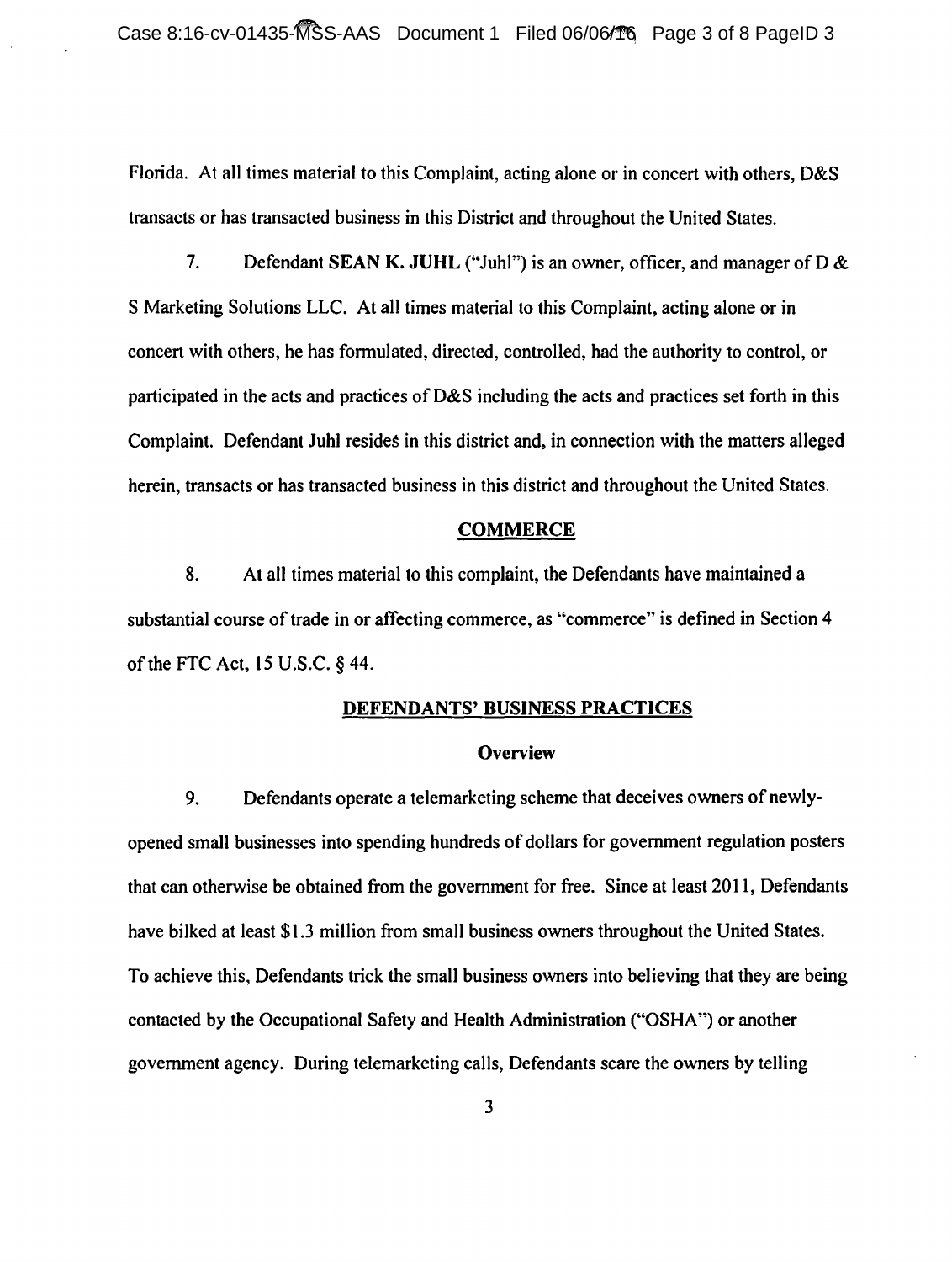them that their businesses are not compliant with federal law because they do not have required government regulation posters, such as occupational safety posters, at their business premises. Further, Defendants threaten that unless the business owner immediately purchases the posters from Defendants, a government inspector will fine and/or shut down their business. Then, Defendants require a payment typically ranging from \$179. 99 to \$189.99 for the posters.

#### Defendants Trick Business Owners to Induce Purchase

10. Beginning in 2011, and continuing thereafter, Defendants have operated a scheme in which telemarketers cold-call owners of newly-opened small businesses and deceptively represent that they are part of or affiliated with OSHA or another government agency. The telemarketers identify themselves as "US Corporate Compliance Office," "Occupational Safety and Compliance Administration," and "Office of Compliance and Safety Standards," or, in other instances, by a variety of similar government-sounding names such as "Occupational Compliance and Safety Administration" or "US Compliance Office."

11. None of the Defendants is part of or affiliated with OSHA or any other government agency.

12. During the sales pitch, telemarketers notify business owners that their business is not in compliance with federal law and that they are required to purchase government regulation posters from Defendants in order to be in compliance. Further, Defendants threaten that the government will soon be arriving at their business location to inspect the premises and that the government will assess a fine and/or shut down the business

4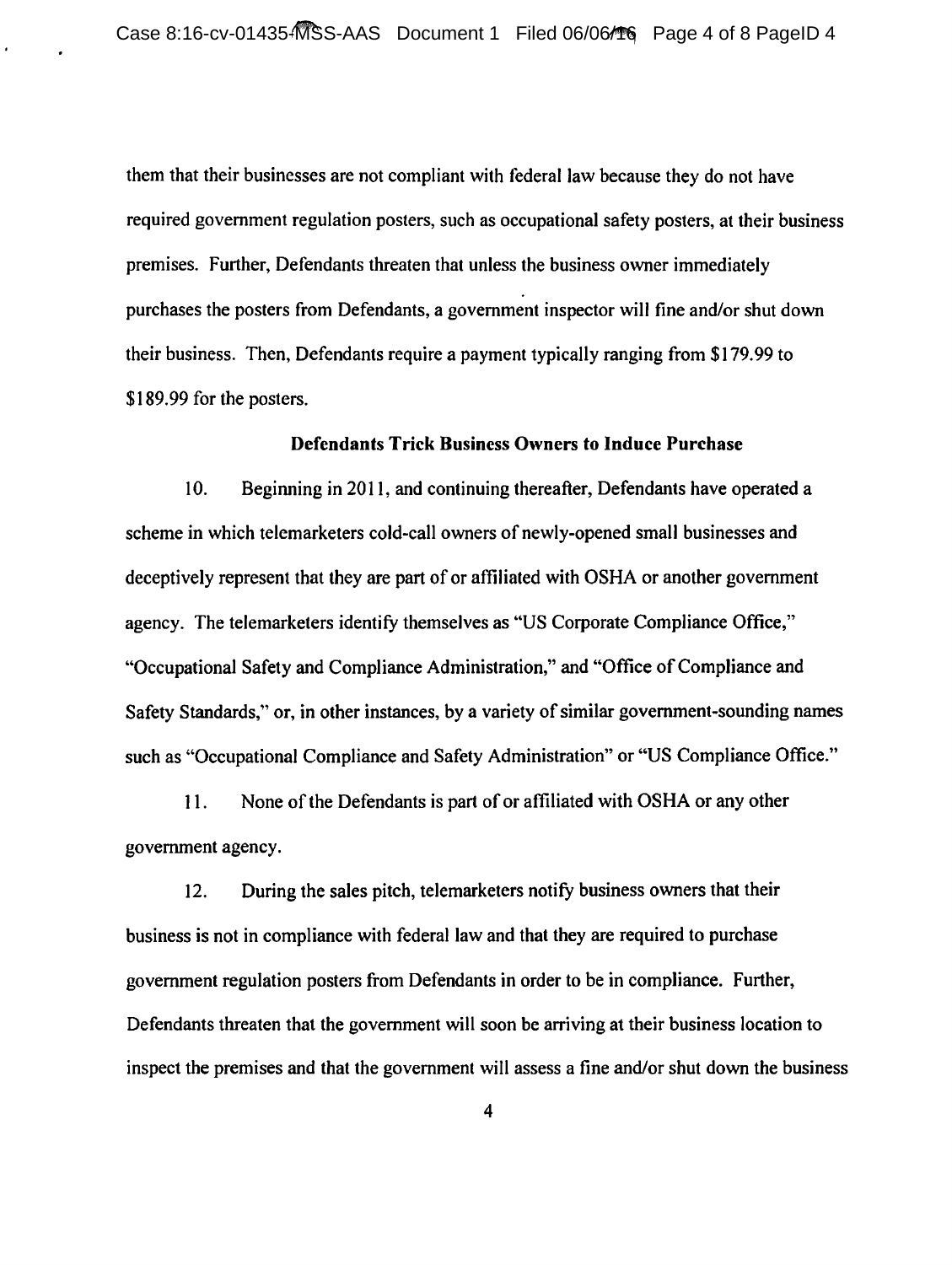if it is not compliant in displaying the posters.

13. Defendants then ask for a credit card number for payment so that the business will be in compliance and tell the business owners the price for the posters.

14. After making the purchase, the small business owners often discover that they have been dealing with a Florida company – not the government – and that these government regulation posters can be obtained at no cost from the government. In addition, business owners generally find, subsequently, that the government inspection that Defendants characterized as imminent did not, in fact, occur at all, and that no government agency or representative contacted the business owners to confirm their compliance in posting government regulations at their place of business.

15. In numerous instances, business owners who purchased posters from Defendants have sought to return the posters and obtain a refund, but find that they cannot reach anyone at D&S, and can only leave a voicemail message with the company. Frustrated by their inability to speak to anyone at D&S, business owners have sought assistance and filed complaints with third parties, such as the Better Business Bureau and the FTC. Despite their efforts, many business owners have been unsuccessful in obtaining a refund.

### VIOLATIONS OF THE FTC ACT

16. Section 5(a) of the FTC Act, 15 U.S.C. § 45(a), prohibits "unfair or deceptive acts and practices in or affecting commerce."

17. Misrepresentations or deceptive omissions of material fact constitute deceptive acts or practices prohibited by Section 5(a) of the FTC Act.

5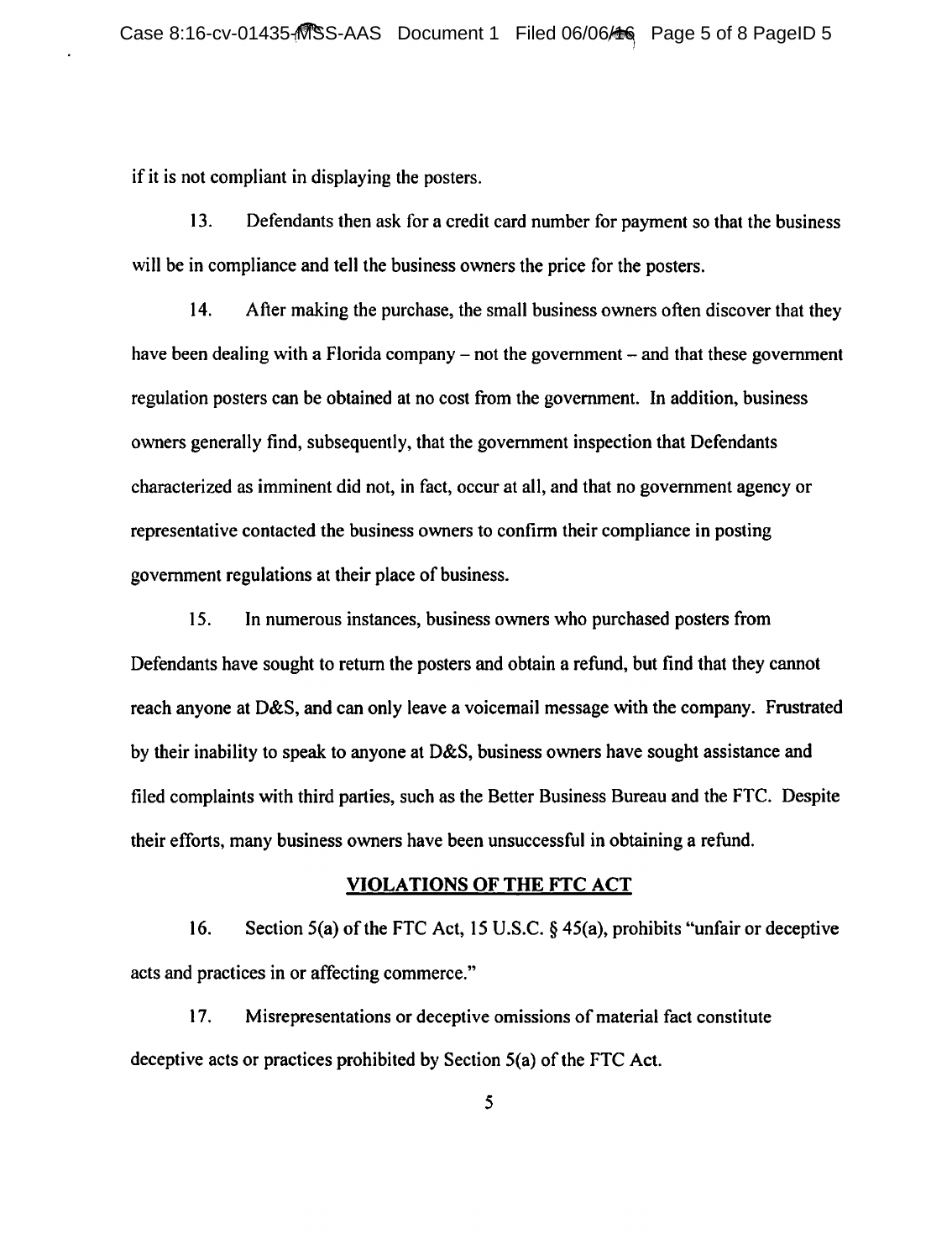## COUNT I

#### Misrepresentations to Induce Payment

18. In numerous instances, in connection with the marketing, offering for sale, and selling of government regulation posters, Defendants have represented, directly or indirectly, expressly or by implication, that:

- a. Defendants are part of or affiliated with OSHA or another government agency; or
- b. Businesses are required to purchase government regulation posters from Defendants.

19. In truth and in fact, in numerous instances in which Defendants have made the representations set forth in Paragraph 18 of this Complaint:

- a. Defendants are not part of or affiliated with OSHA or another government agency; or
- b. Businesses are not required to purchase government regulation posters from Defendants.

20. Therefore, Defendants' representations as set forth in Paragraph 18 of this Complaint are false or misleading and constitute deceptive acts and practices in violation of Section 5(a) of the FTC Act, 15 U.S.C. § 45(a).

## CONSUMER INJURY

21. Consumers have suffered and will continue to suffer substantial injury as a result of the Defendants' violations of the FTC Act. In addition, Defendants have been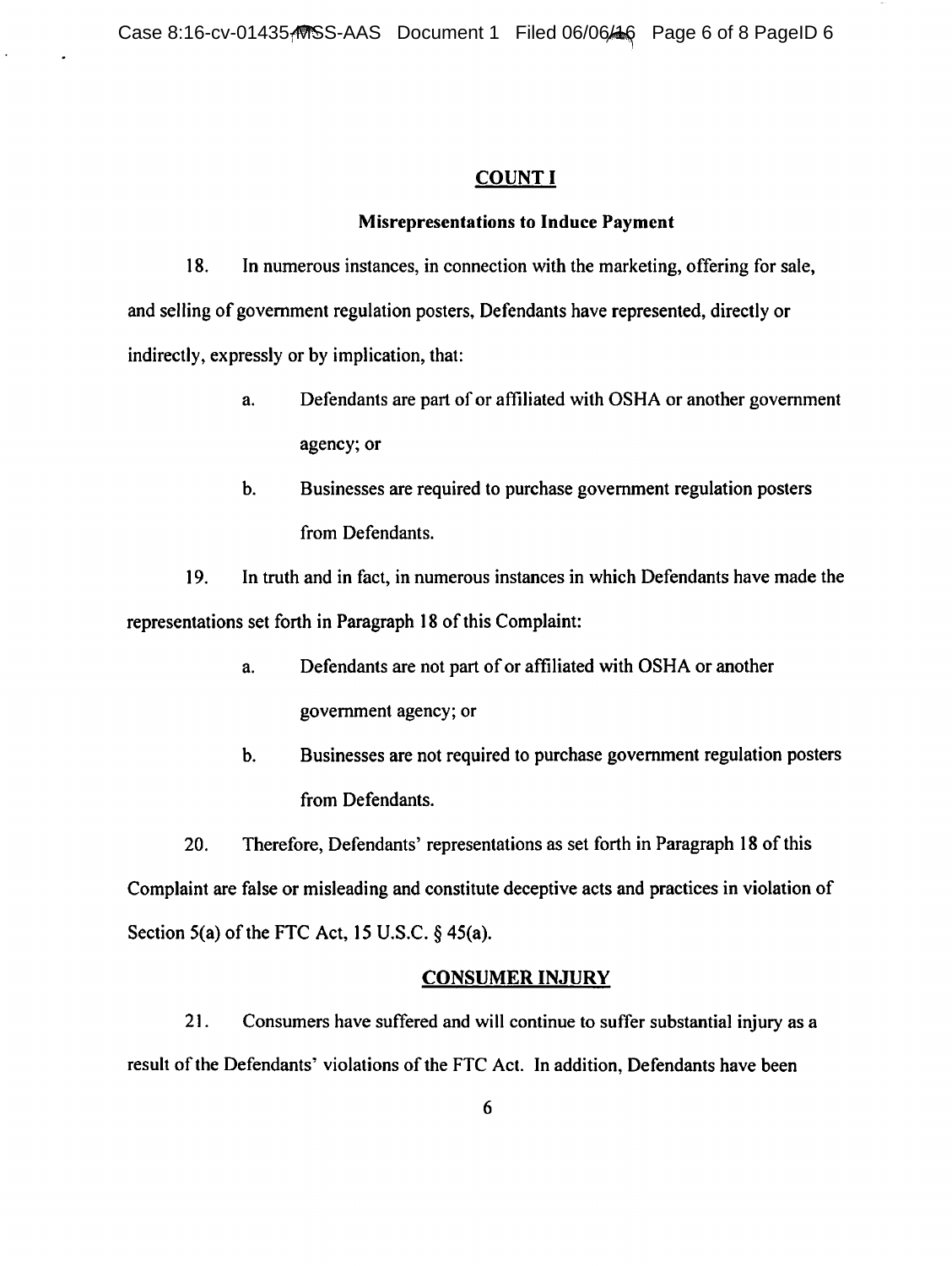unjustly enriched as a result of their unlawful acts or practices. Absent injunctive relief by this Court, Defendants are likely to continue to injure consumers, reap unjust enrichment, and harm the public interest.

## THIS COURT'S POWER TO GRANT RELIEF

22. Section 13(b) of the FTC Act, 15 U.S.C. § 53(b), empowers this Court to grant injunctive and such other relief as the Court may deem appropriate to halt and redress violations of any provision of law enforced by the FTC. The Court, in the exercise of its equitable jurisdiction, may award ancillary relief, including rescission or reformation of contracts, restitution, the refund of monies paid, and the disgorgement of ilJ-gotten monies, to prevent and remedy any violation of any provision of law enforced by the FTC.

### PRAYER FOR RELIEF

WHEREFORE, Plaintiff FTC, pursuant to Sections 13(b) of the FTC Act, 15 U.S.C. § 53(b), and the Court's own equitable powers, requests that the Court:

- A. Award Plaintiff such preliminary injunctive and ancillary relief as may be necessary to avert the likelihood of consumer injury during the pendency of this action and to preserve the possibility of effective final relief, including, but not limited to, temporary and preliminary injunctions, an order providing for immediate access to business premises, the turnover of business records, an asset freeze, and the appointment of a receiver;
- B. Enter a permanent injunction to prevent future violations of the FTC Act by Defendants;